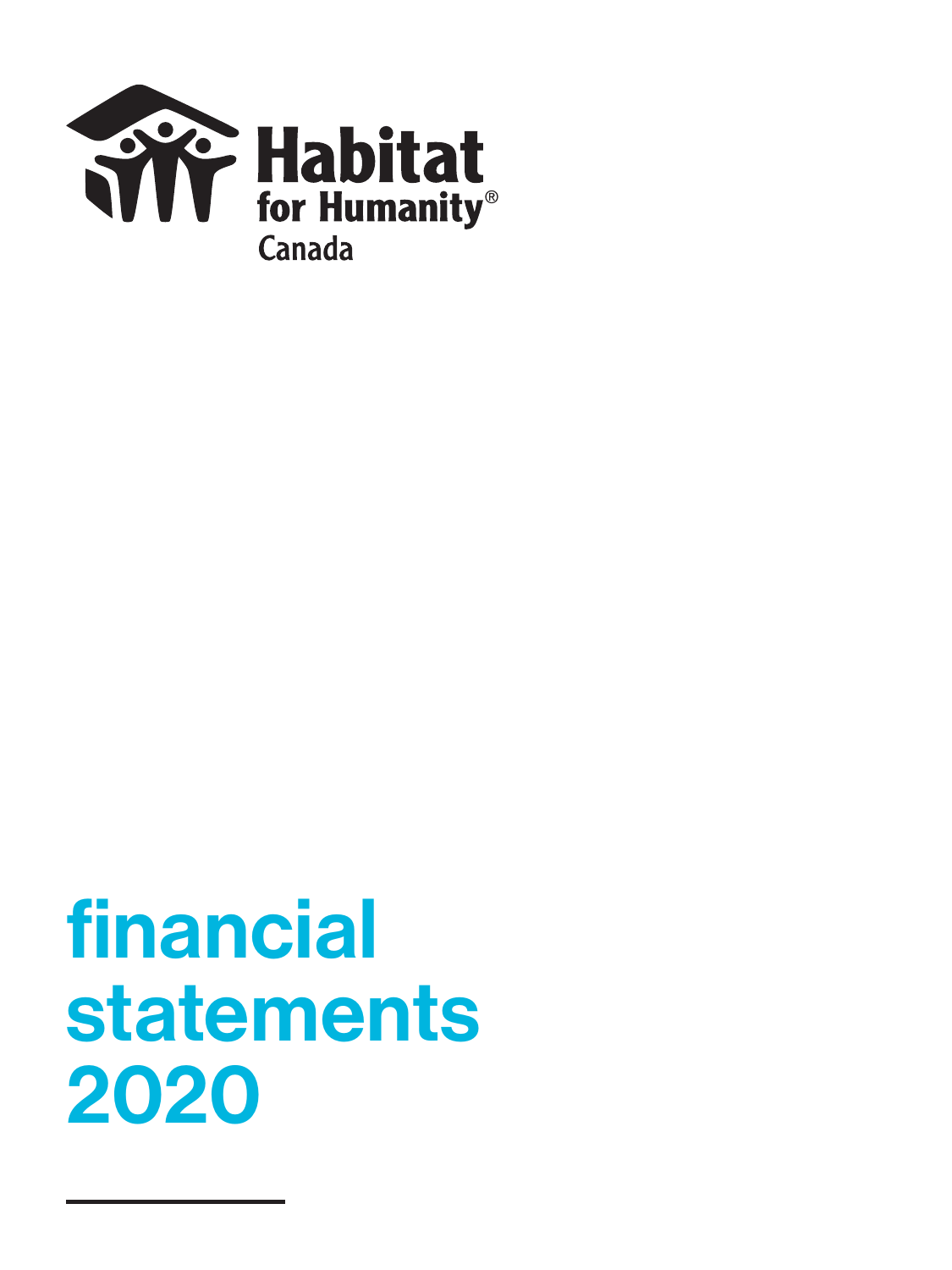# financials

### Statement of Financial Position

| December 31                               | 2020      | 2019      |
|-------------------------------------------|-----------|-----------|
| <b>Current Assets</b>                     |           |           |
| <b>Current</b>                            |           |           |
| Cash (Note 3)                             | 3,074,543 | 3,046,822 |
| Temporary investments (Note 4)            | 2,748,441 | 2,502,837 |
| Accounts receivable (Note 5)              | 2,701,740 | 2,466,720 |
| Prepaid expenses                          | 325,150   | 172,138   |
| <b>Total Current Assets</b>               | 8,849,874 | 8,188,517 |
| Capital assets (Note 6)                   | 170,460   | 178,413   |
| <b>Total Assets</b>                       | 9,020,334 | 8,366,930 |
| Accounts payable & accrued liabilities    | 3,233,400 | 2,819,529 |
| <b>Current</b>                            |           |           |
| Deferred contributions (Note 7)           | 3,607,466 | 3,917,933 |
| <b>Total Current Liabilities</b>          | 6,840,866 | 6,737,462 |
| Total Loan Payable (Note 8)               | 250,000   |           |
| <b>Total Liabilities</b>                  | 7,090,866 | 6,737,462 |
| <b>Fund Balances</b>                      |           |           |
| Unrestricted                              | 1,929,468 | 1,629,468 |
| <b>Total Liabilities and Fund Balance</b> | 9,020,344 | 8,366,930 |

### Statement of Operations

| <b>Year ended December 31</b>                                               | 2020       | 2019       |
|-----------------------------------------------------------------------------|------------|------------|
| <b>Revenue</b>                                                              |            |            |
| Affiliate fees                                                              | 4,981,572  | 5,655,595  |
| Fundraising revenue                                                         |            |            |
| Donations                                                                   | 6,453,659  | 8,133,045  |
| Build gift-in-kind                                                          | 964,376    | 2,059,500  |
| International program revenue                                               |            |            |
| Global Village and gift-in-kind airfare                                     | 683,379    | 3,262,078  |
| <b>International Programs</b>                                               | 321,577    | 427,862    |
| <b>CMHC Contribution (Note 10)</b>                                          | 12,318,992 |            |
| ReStore gift-in-kind                                                        | 6,609,751  | 6,795,383  |
| Liquidation purchase products (Note 9)                                      | 438,888    |            |
| Government Subsidy                                                          | 732,902    |            |
| Other revenue                                                               | 272,930    | 262,529    |
| <b>Total Revenue</b>                                                        | 33,778,026 | 26,595,992 |
| <b>Expenses</b>                                                             |            |            |
| Program expenses                                                            |            |            |
| Affiliate support and governance                                            | 861,815    | 1,012,686  |
| ReStore and product development                                             | 1,190,918  | 1,019,852  |
| Global Village and international programs                                   | 593,260    | 1,630,204  |
| Government relations and Indigenous housing program                         | 290,060    | 236,736    |
| Marketing and communications                                                | 1,049,287  | 1,443,935  |
| Program funds and gift-in-kind distribution                                 |            |            |
| International programs                                                      | 594,295    | 2,795,814  |
| Affiliates - Other                                                          | 13,521,273 | 14,798,015 |
| Affiliates - CMHC (Note 10)                                                 | 12,318,992 |            |
| <b>Total Program Expenses</b>                                               | 30,419,900 | 22,937,242 |
| Non-program expenses                                                        |            |            |
| Administration                                                              | 944,273    | 1,244,190  |
| Governance                                                                  | 24,389     | 89,647     |
| Fundraising                                                                 | 2,089,464  | 2,477,040  |
| Total non-program expenses                                                  | 3,058,126  | 3,810,877  |
| <b>Total Expenses</b>                                                       | 33,478,026 | 26,748,119 |
|                                                                             |            |            |
| Excess (deficiency) of revenue over expenses before discontinued operations | 300,000    | (152, 127) |
| Discontinued operations                                                     |            | 82,852     |
| Excess (deficiency) of revenue over expenses                                | 300,000    | (69, 275)  |
|                                                                             |            |            |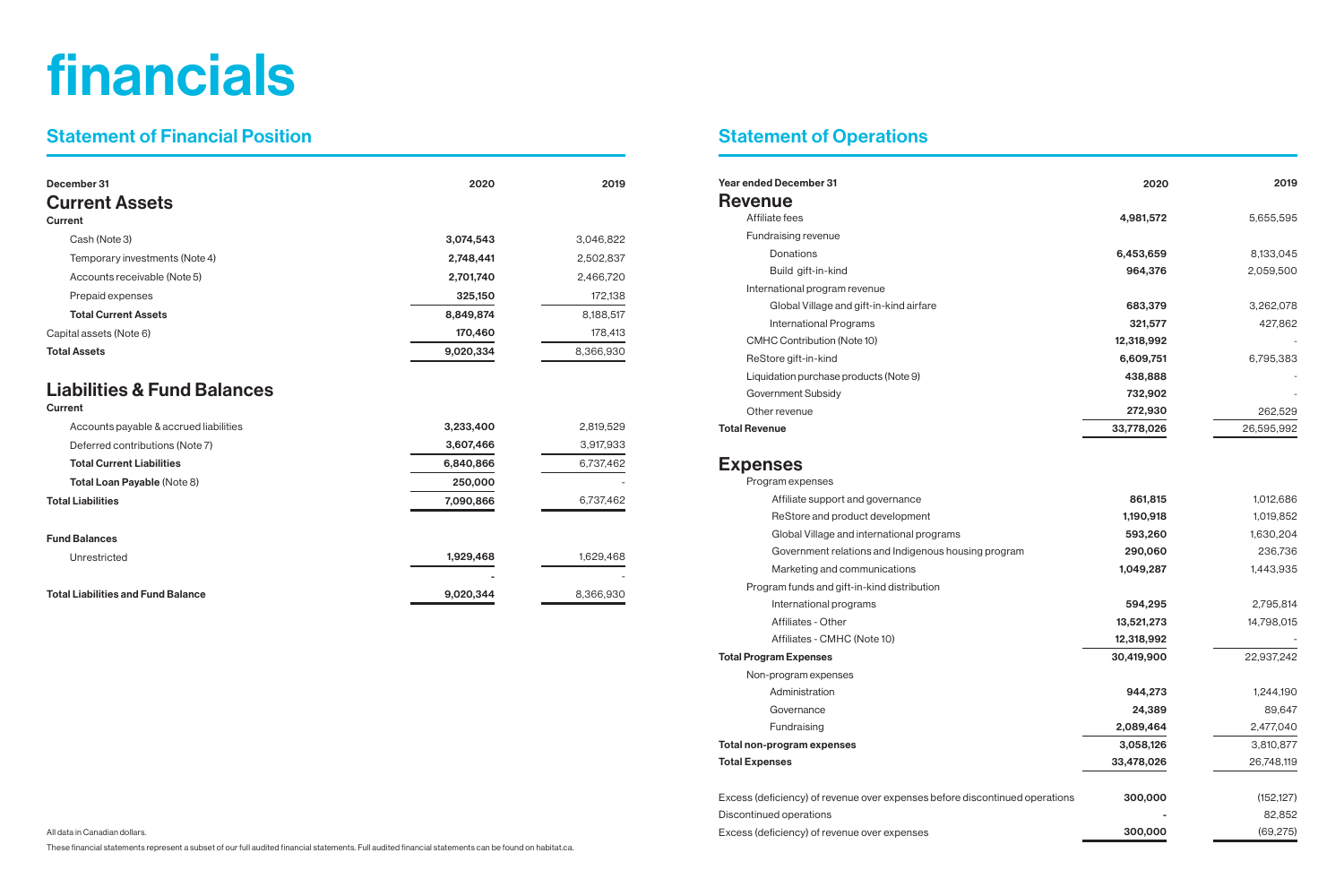## financial accountability

#### Funding Sources



#### Breakdown of Expenses